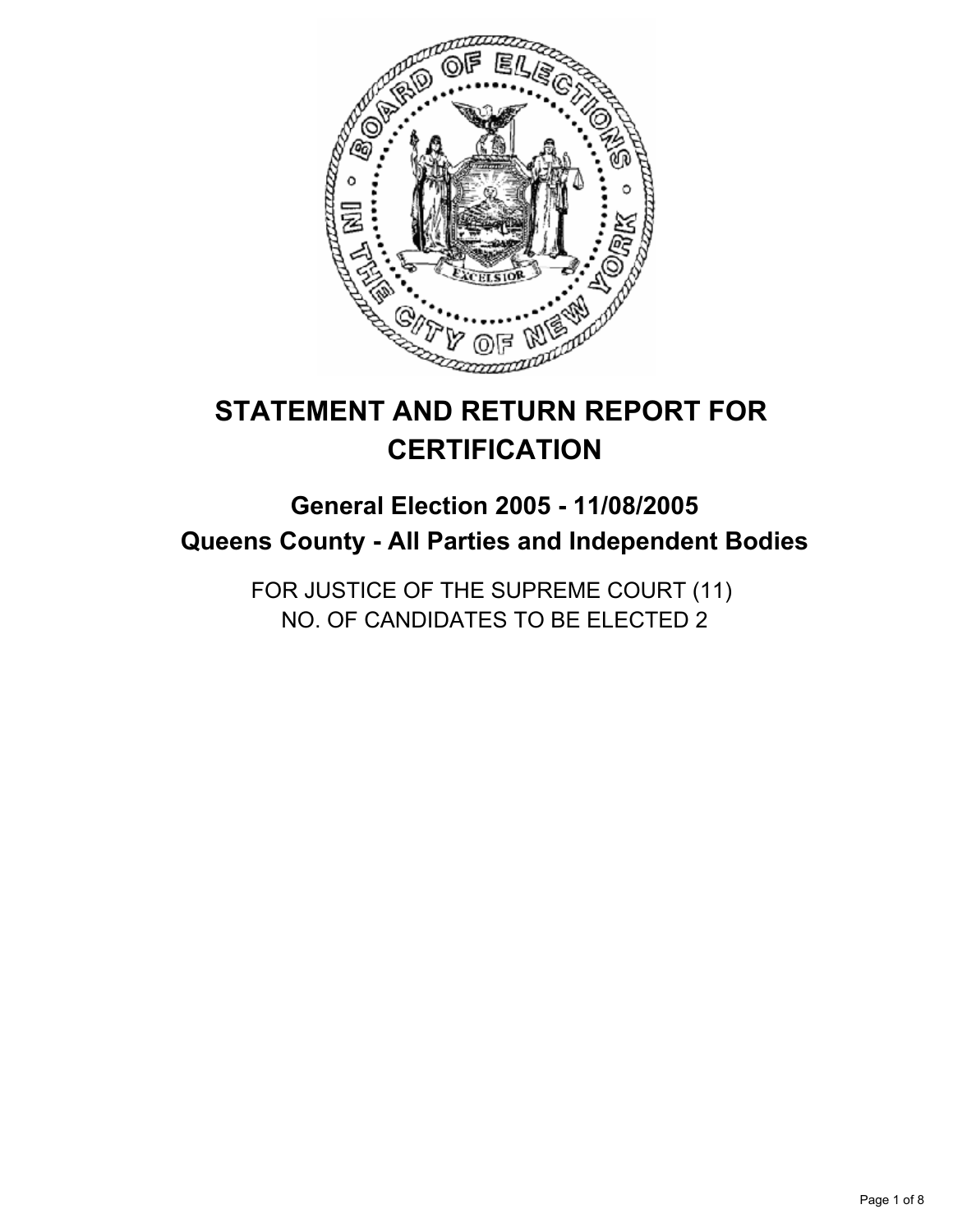

| <b>PUBLIC COUNTER</b>                    | 12,924 |
|------------------------------------------|--------|
| <b>EMERGENCY</b>                         | 11     |
| ABSENTEE/MILITARY                        | 252    |
| AFFIDAVIT                                | 125    |
| <b>TOTAL BALLOTS</b>                     | 13,312 |
| MICHAEL F PISAPIA (REPUBLICAN)           | 2,407  |
| CHARLES J MARKEY (DEMOCRATIC)            | 5,422  |
| <b>KERRY JOHN KATSORHIS (REPUBLICAN)</b> | 2,056  |
| STEPHEN A KNOPF (DEMOCRATIC)             | 4,469  |
| KERRY JOHN KATSORHIS (CONSERVATIVE)      | 315    |
| <b>TOTAL VOTES</b>                       | 14,669 |
| <b>UNRECORDED</b>                        | 11.955 |

**ASSEMBLY DISTRICT 23**

| <b>PUBLIC COUNTER</b>               | 21,946 |
|-------------------------------------|--------|
| <b>EMERGENCY</b>                    | 84     |
| ABSENTEE/MILITARY                   | 617    |
| <b>AFFIDAVIT</b>                    | 234    |
| <b>TOTAL BALLOTS</b>                | 22,881 |
| MICHAEL F PISAPIA (REPUBLICAN)      | 6,641  |
| CHARLES J MARKEY (DEMOCRATIC)       | 8,242  |
| KERRY JOHN KATSORHIS (REPUBLICAN)   | 5,523  |
| STEPHEN A KNOPF (DEMOCRATIC)        | 7,317  |
| KERRY JOHN KATSORHIS (CONSERVATIVE) | 1,064  |
| <b>TOTAL VOTES</b>                  | 28,787 |
| <b>UNRECORDED</b>                   | 16.975 |

| <b>PUBLIC COUNTER</b>                      | 25,586 |
|--------------------------------------------|--------|
| <b>EMERGENCY</b>                           | 93     |
| ABSENTEE/MILITARY                          | 495    |
| AFFIDAVIT                                  | 194    |
| <b>TOTAL BALLOTS</b>                       | 26,368 |
| MICHAEL F PISAPIA (REPUBLICAN)             | 6,509  |
| CHARLES J MARKEY (DEMOCRATIC)              | 12,363 |
| KERRY JOHN KATSORHIS (REPUBLICAN)          | 5,783  |
| STEPHEN A KNOPF (DEMOCRATIC)               | 11,200 |
| <b>KERRY JOHN KATSORHIS (CONSERVATIVE)</b> | 926    |
| STACY FERRONE (WRITE-IN)                   |        |
| <b>TOTAL VOTES</b>                         | 36,782 |
| <b>UNRECORDED</b>                          | 15.954 |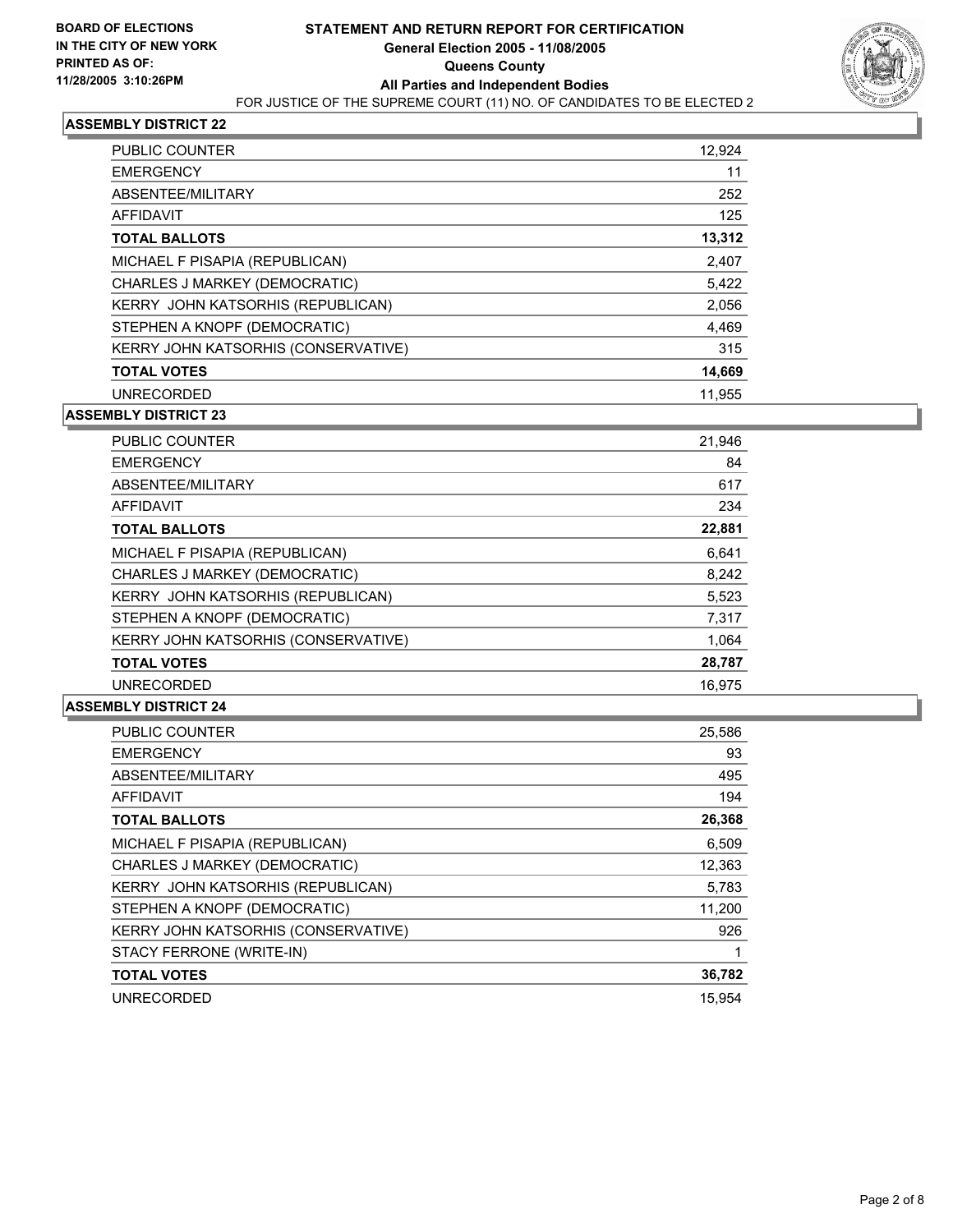

| <b>PUBLIC COUNTER</b>                      | 15,944 |
|--------------------------------------------|--------|
| <b>EMERGENCY</b>                           | 24     |
| ABSENTEE/MILITARY                          | 313    |
| <b>AFFIDAVIT</b>                           | 200    |
| <b>TOTAL BALLOTS</b>                       | 16,481 |
| MICHAEL F PISAPIA (REPUBLICAN)             | 4.002  |
| CHARLES J MARKEY (DEMOCRATIC)              | 6,990  |
| KERRY JOHN KATSORHIS (REPUBLICAN)          | 3,590  |
| STEPHEN A KNOPF (DEMOCRATIC)               | 6,201  |
| <b>KERRY JOHN KATSORHIS (CONSERVATIVE)</b> | 597    |
| <b>TOTAL VOTES</b>                         | 21,380 |
| <b>UNRECORDED</b>                          | 11,582 |

**ASSEMBLY DISTRICT 26**

| PUBLIC COUNTER                      | 27,535 |
|-------------------------------------|--------|
| <b>EMERGENCY</b>                    | 116    |
| ABSENTEE/MILITARY                   | 780    |
| <b>AFFIDAVIT</b>                    | 218    |
| <b>TOTAL BALLOTS</b>                | 28,649 |
| MICHAEL F PISAPIA (REPUBLICAN)      | 8,206  |
| CHARLES J MARKEY (DEMOCRATIC)       | 11,898 |
| KERRY JOHN KATSORHIS (REPUBLICAN)   | 8,150  |
| STEPHEN A KNOPF (DEMOCRATIC)        | 10,698 |
| KERRY JOHN KATSORHIS (CONSERVATIVE) | 1,140  |
| <b>TOTAL VOTES</b>                  | 40,092 |
| <b>UNRECORDED</b>                   | 17.206 |

| <b>PUBLIC COUNTER</b>                    | 19,174 |
|------------------------------------------|--------|
| <b>EMERGENCY</b>                         | 40     |
| ABSENTEE/MILITARY                        | 459    |
| AFFIDAVIT                                | 197    |
| <b>TOTAL BALLOTS</b>                     | 19,870 |
| MICHAEL F PISAPIA (REPUBLICAN)           | 4,266  |
| CHARLES J MARKEY (DEMOCRATIC)            | 8,669  |
| <b>KERRY JOHN KATSORHIS (REPUBLICAN)</b> | 3,884  |
| STEPHEN A KNOPF (DEMOCRATIC)             | 7,838  |
| KERRY JOHN KATSORHIS (CONSERVATIVE)      | 601    |
| DAVID SLOAN (WRITE-IN)                   |        |
| LEE MAYERSOHN (WRITE-IN)                 |        |
| <b>TOTAL VOTES</b>                       | 25,260 |
| UNRECORDED                               | 14,480 |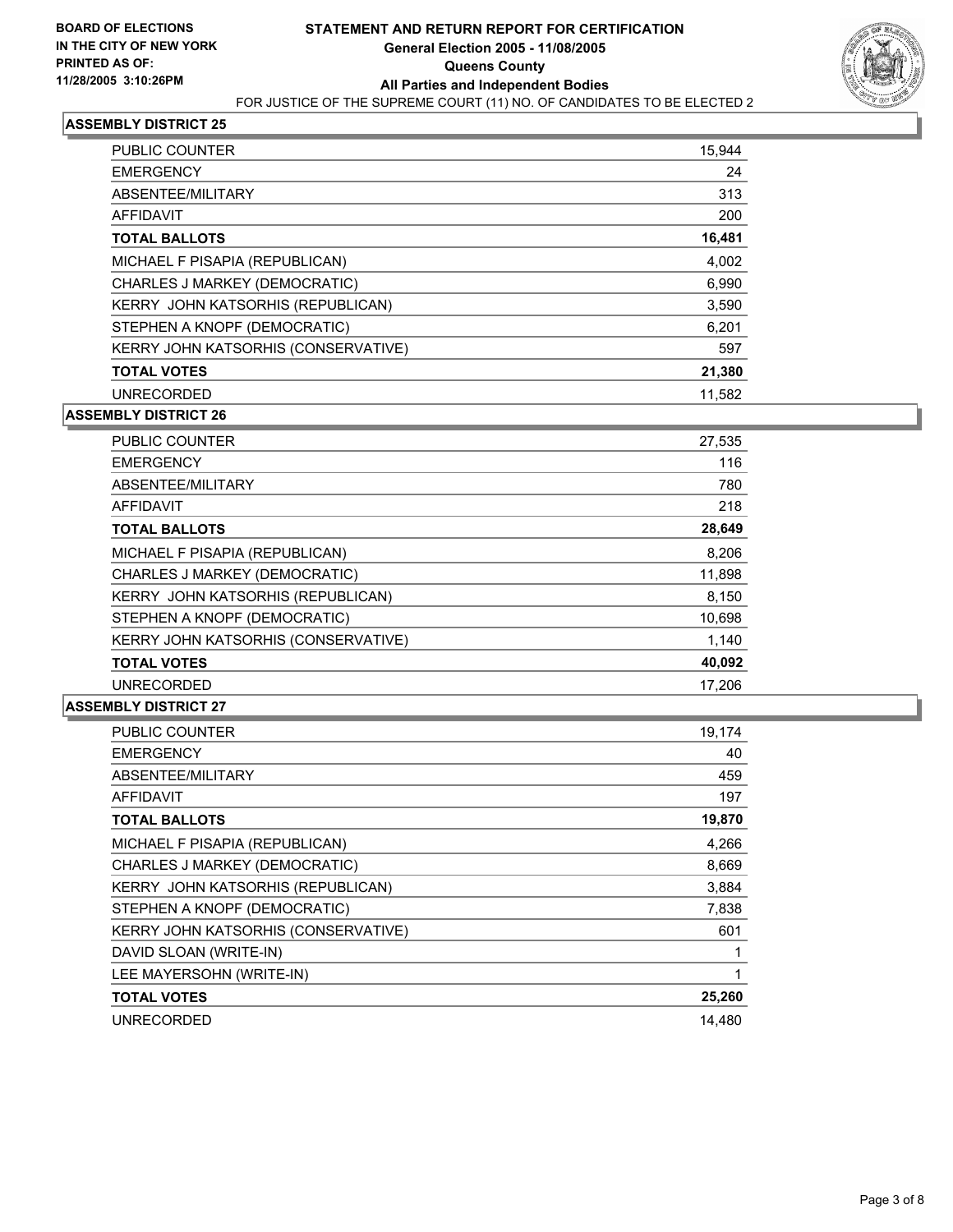

| PUBLIC COUNTER                      | 23,409 |
|-------------------------------------|--------|
| <b>EMERGENCY</b>                    | 6      |
| ABSENTEE/MILITARY                   | 622    |
| <b>AFFIDAVIT</b>                    | 216    |
| <b>TOTAL BALLOTS</b>                | 24,253 |
| MICHAEL F PISAPIA (REPUBLICAN)      | 6,137  |
| CHARLES J MARKEY (DEMOCRATIC)       | 10,422 |
| KERRY JOHN KATSORHIS (REPUBLICAN)   | 5,259  |
| STEPHEN A KNOPF (DEMOCRATIC)        | 9,686  |
| KERRY JOHN KATSORHIS (CONSERVATIVE) | 818    |
| <b>BARRY KRON (WRITE-IN)</b>        | 2      |
| BELA MOLINAR (WRITE-IN)             |        |
| JEFF LEBOWITZ (WRITE-IN)            | 2      |
| <b>TOTAL VOTES</b>                  | 32,327 |
| <b>UNRECORDED</b>                   | 16,179 |

## **ASSEMBLY DISTRICT 29**

| <b>PUBLIC COUNTER</b>               | 18,015 |
|-------------------------------------|--------|
| <b>EMERGENCY</b>                    | 0      |
| ABSENTEE/MILITARY                   | 312    |
| <b>AFFIDAVIT</b>                    | 197    |
| <b>TOTAL BALLOTS</b>                | 18,524 |
| MICHAEL F PISAPIA (REPUBLICAN)      | 1,874  |
| CHARLES J MARKEY (DEMOCRATIC)       | 10,782 |
| KERRY JOHN KATSORHIS (REPUBLICAN)   | 1,641  |
| STEPHEN A KNOPF (DEMOCRATIC)        | 9,123  |
| KERRY JOHN KATSORHIS (CONSERVATIVE) | 184    |
| JOHN W CRONIN (WRITE-IN)            |        |
| MARY C CRONIN (WRITE-IN)            |        |
| <b>TOTAL VOTES</b>                  | 23,606 |
| <b>UNRECORDED</b>                   | 13.442 |

| PUBLIC COUNTER                      | 17,055 |
|-------------------------------------|--------|
| <b>EMERGENCY</b>                    | 42     |
| ABSENTEE/MILITARY                   | 304    |
| <b>AFFIDAVIT</b>                    | 200    |
| <b>TOTAL BALLOTS</b>                | 17,601 |
| MICHAEL F PISAPIA (REPUBLICAN)      | 4,407  |
| CHARLES J MARKEY (DEMOCRATIC)       | 7,694  |
| KERRY JOHN KATSORHIS (REPUBLICAN)   | 3,811  |
| STEPHEN A KNOPF (DEMOCRATIC)        | 6,177  |
| KERRY JOHN KATSORHIS (CONSERVATIVE) | 706    |
| JOHN LOPRESTO (WRITE-IN)            |        |
| MARK SENAPE (WRITE-IN)              |        |
| WILLIAM J KLVENDER (WRITE-IN)       |        |
| <b>TOTAL VOTES</b>                  | 22,798 |
| <b>UNRECORDED</b>                   | 12,404 |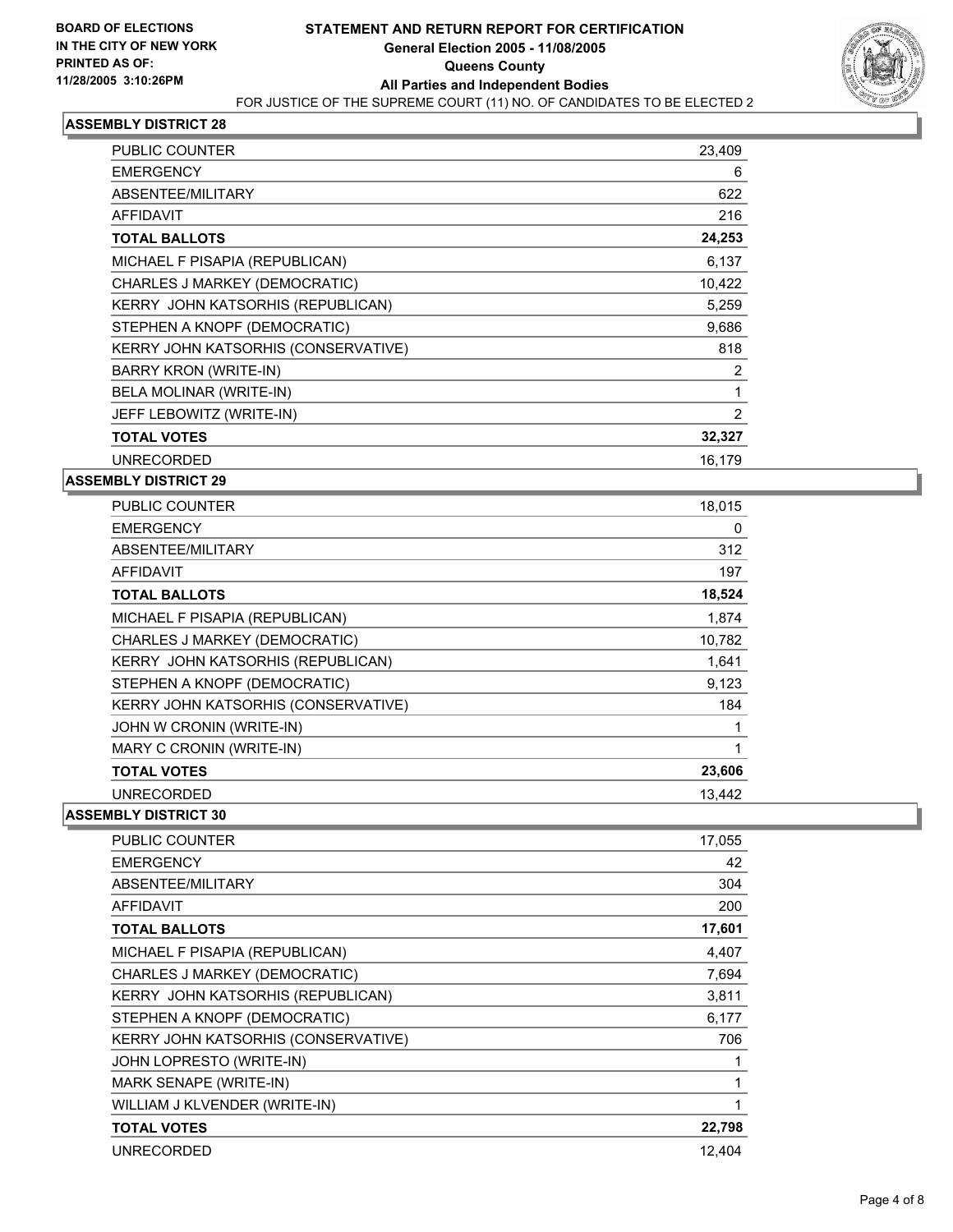

| <b>PUBLIC COUNTER</b>               | 13,761 |
|-------------------------------------|--------|
| <b>EMERGENCY</b>                    | 139    |
| ABSENTEE/MILITARY                   | 373    |
| AFFIDAVIT                           | 233    |
| <b>TOTAL BALLOTS</b>                | 14,506 |
| MICHAEL F PISAPIA (REPUBLICAN)      | 1,687  |
| CHARLES J MARKEY (DEMOCRATIC)       | 7,942  |
| KERRY JOHN KATSORHIS (REPUBLICAN)   | 1,394  |
| STEPHEN A KNOPF (DEMOCRATIC)        | 6,701  |
| KERRY JOHN KATSORHIS (CONSERVATIVE) | 296    |
| <b>TOTAL VOTES</b>                  | 18,020 |
| <b>UNRECORDED</b>                   | 10.992 |

**ASSEMBLY DISTRICT 32**

| PUBLIC COUNTER                      | 17,090 |
|-------------------------------------|--------|
| <b>EMERGENCY</b>                    | 21     |
| ABSENTEE/MILITARY                   | 200    |
| <b>AFFIDAVIT</b>                    | 194    |
| <b>TOTAL BALLOTS</b>                | 17,505 |
| MICHAEL F PISAPIA (REPUBLICAN)      | 1,271  |
| CHARLES J MARKEY (DEMOCRATIC)       | 9,878  |
| KERRY JOHN KATSORHIS (REPUBLICAN)   | 1,074  |
| STEPHEN A KNOPF (DEMOCRATIC)        | 8,131  |
| KERRY JOHN KATSORHIS (CONSERVATIVE) | 170    |
| <b>TOTAL VOTES</b>                  | 20,524 |
| <b>UNRECORDED</b>                   | 14.486 |

| <b>PUBLIC COUNTER</b>                    | 19,635 |
|------------------------------------------|--------|
| <b>EMERGENCY</b>                         |        |
| ABSENTEE/MILITARY                        | 208    |
| AFFIDAVIT                                | 212    |
| <b>TOTAL BALLOTS</b>                     | 20,062 |
| MICHAEL F PISAPIA (REPUBLICAN)           | 2,876  |
| CHARLES J MARKEY (DEMOCRATIC)            | 11,035 |
| <b>KERRY JOHN KATSORHIS (REPUBLICAN)</b> | 2,600  |
| STEPHEN A KNOPF (DEMOCRATIC)             | 9,511  |
| KERRY JOHN KATSORHIS (CONSERVATIVE)      | 402    |
| RUDOLPH BEHRMANN (WRITE-IN)              |        |
| STEPHAN L. DEJEAN (WRITE-IN)             |        |
| <b>TOTAL VOTES</b>                       | 26,426 |
| <b>UNRECORDED</b>                        | 13.698 |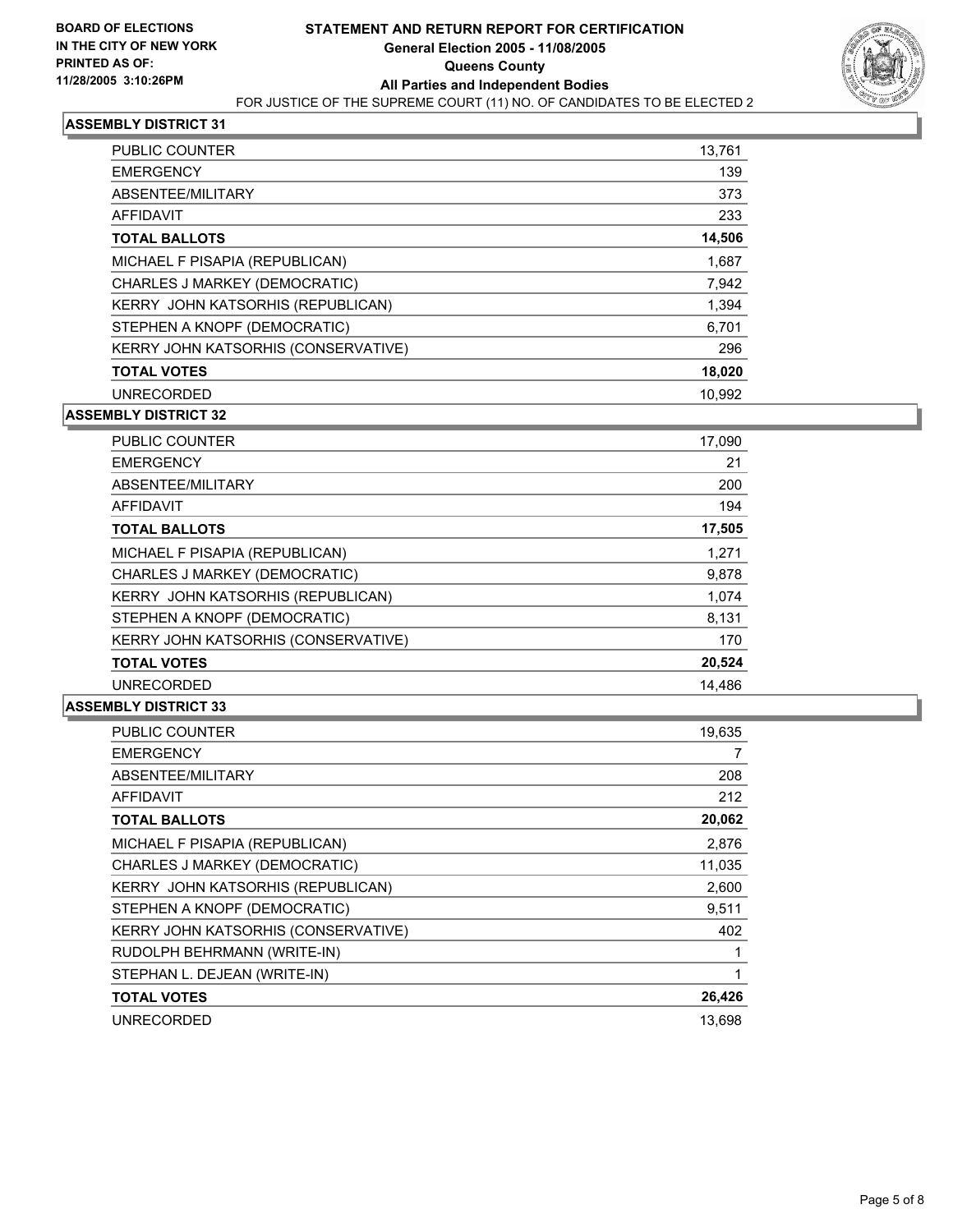

| <b>PUBLIC COUNTER</b>               | 13,968 |
|-------------------------------------|--------|
| <b>EMERGENCY</b>                    | 6      |
| ABSENTEE/MILITARY                   | 188    |
| <b>AFFIDAVIT</b>                    | 155    |
| <b>TOTAL BALLOTS</b>                | 14,317 |
| MICHAEL F PISAPIA (REPUBLICAN)      | 2,531  |
| CHARLES J MARKEY (DEMOCRATIC)       | 6,693  |
| KERRY JOHN KATSORHIS (REPUBLICAN)   | 2,185  |
| STEPHEN A KNOPF (DEMOCRATIC)        | 5,654  |
| KERRY JOHN KATSORHIS (CONSERVATIVE) | 343    |
| <b>TOTAL VOTES</b>                  | 17,406 |
| <b>UNRECORDED</b>                   | 11.228 |

**ASSEMBLY DISTRICT 35**

| <b>PUBLIC COUNTER</b>                    | 13,243 |
|------------------------------------------|--------|
| <b>EMERGENCY</b>                         | 0      |
| ABSENTEE/MILITARY                        | 299    |
| AFFIDAVIT                                | 157    |
| <b>TOTAL BALLOTS</b>                     | 13,699 |
| MICHAEL F PISAPIA (REPUBLICAN)           | 1,984  |
| CHARLES J MARKEY (DEMOCRATIC)            | 6,777  |
| <b>KERRY JOHN KATSORHIS (REPUBLICAN)</b> | 1,628  |
| STEPHEN A KNOPF (DEMOCRATIC)             | 5,861  |
| KERRY JOHN KATSORHIS (CONSERVATIVE)      | 264    |
| <b>TOTAL VOTES</b>                       | 16,514 |
| <b>UNRECORDED</b>                        | 10.884 |

| <b>PUBLIC COUNTER</b>               | 15,523 |
|-------------------------------------|--------|
| <b>EMERGENCY</b>                    | 0      |
| ABSENTEE/MILITARY                   | 190    |
| AFFIDAVIT                           | 261    |
| <b>TOTAL BALLOTS</b>                | 15,974 |
| MICHAEL F PISAPIA (REPUBLICAN)      | 3.284  |
| CHARLES J MARKEY (DEMOCRATIC)       | 7,552  |
| KERRY JOHN KATSORHIS (REPUBLICAN)   | 3,267  |
| STEPHEN A KNOPF (DEMOCRATIC)        | 6,706  |
| KERRY JOHN KATSORHIS (CONSERVATIVE) | 502    |
| JOHN P OLINYK (WRITE-IN)            |        |
| <b>TOTAL VOTES</b>                  | 21,312 |
| <b>UNRECORDED</b>                   | 10,636 |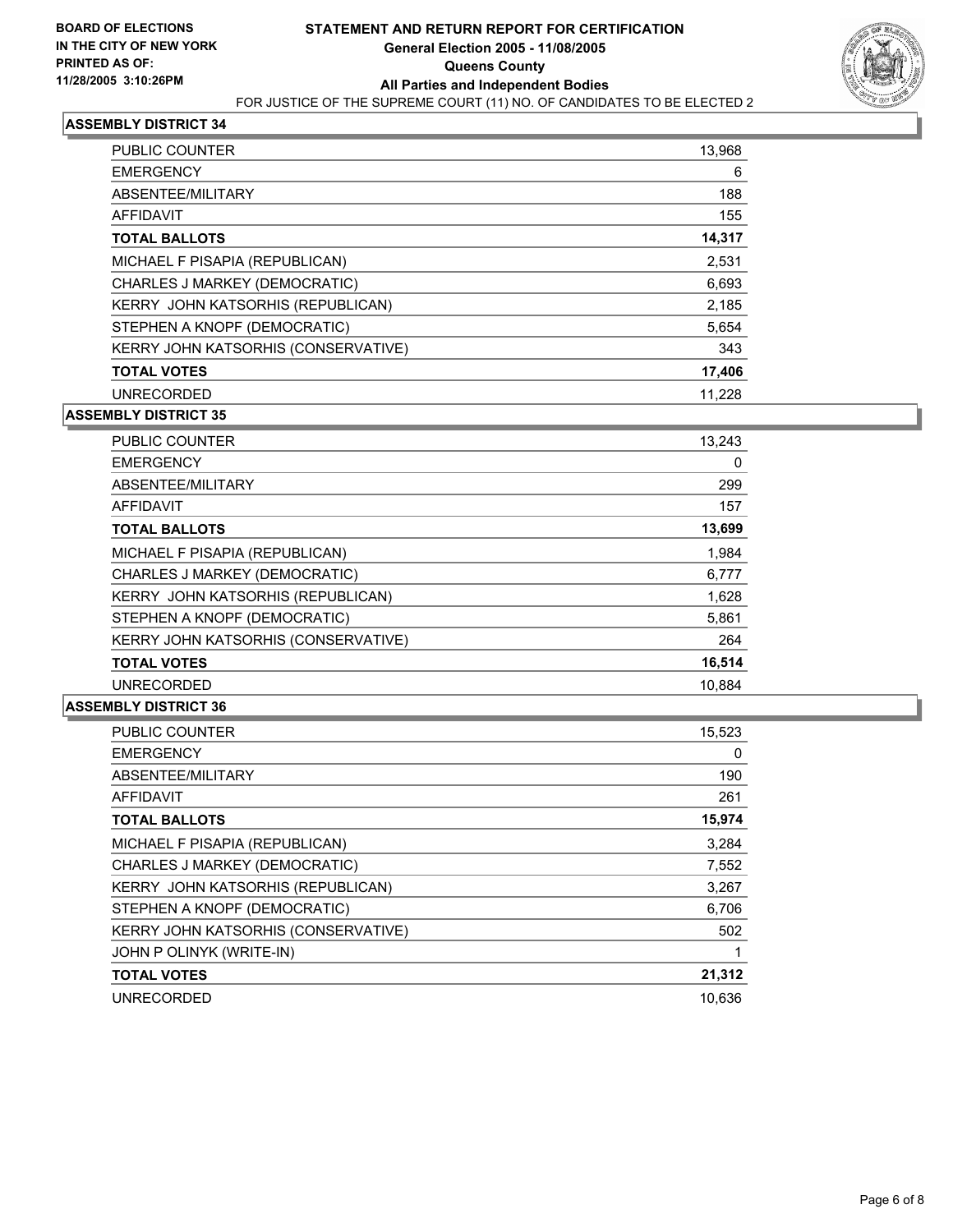

| <b>PUBLIC COUNTER</b>                    | 14,583 |
|------------------------------------------|--------|
| <b>EMERGENCY</b>                         | 23     |
| ABSENTEE/MILITARY                        | 187    |
| AFFIDAVIT                                | 214    |
| <b>TOTAL BALLOTS</b>                     | 15,007 |
| MICHAEL F PISAPIA (REPUBLICAN)           | 2,325  |
| CHARLES J MARKEY (DEMOCRATIC)            | 7,649  |
| <b>KERRY JOHN KATSORHIS (REPUBLICAN)</b> | 1,967  |
| STEPHEN A KNOPF (DEMOCRATIC)             | 6,775  |
| KERRY JOHN KATSORHIS (CONSERVATIVE)      | 347    |
| <b>JOSEPH SURACI (WRITE-IN)</b>          | 2      |
| <b>TOTAL VOTES</b>                       | 19,065 |
| <b>UNRECORDED</b>                        | 10,949 |

#### **ASSEMBLY DISTRICT 38**

| <b>PUBLIC COUNTER</b>                    | 13,748 |
|------------------------------------------|--------|
| <b>EMERGENCY</b>                         | 12     |
| ABSENTEE/MILITARY                        | 176    |
| AFFIDAVIT                                | 188    |
| <b>TOTAL BALLOTS</b>                     | 14,124 |
| MICHAEL F PISAPIA (REPUBLICAN)           | 3,764  |
| CHARLES J MARKEY (DEMOCRATIC)            | 5,599  |
| <b>KERRY JOHN KATSORHIS (REPUBLICAN)</b> | 3,112  |
| STEPHEN A KNOPF (DEMOCRATIC)             | 4,814  |
| KERRY JOHN KATSORHIS (CONSERVATIVE)      | 732    |
| <b>TOTAL VOTES</b>                       | 18,021 |
| <b>UNRECORDED</b>                        | 10.227 |

| <b>PUBLIC COUNTER</b>               | 10,305 |
|-------------------------------------|--------|
| <b>EMERGENCY</b>                    | 0      |
| ABSENTEE/MILITARY                   | 102    |
| AFFIDAVIT                           | 151    |
| <b>TOTAL BALLOTS</b>                | 10,558 |
| MICHAEL F PISAPIA (REPUBLICAN)      | 1,408  |
| CHARLES J MARKEY (DEMOCRATIC)       | 4,900  |
| KERRY JOHN KATSORHIS (REPUBLICAN)   | 1,216  |
| STEPHEN A KNOPF (DEMOCRATIC)        | 4,203  |
| KERRY JOHN KATSORHIS (CONSERVATIVE) | 163    |
| CAROLINE MONSTAKIS (WRITE-IN)       |        |
| PHILIP MONSTAKIS (WRITE-IN)         |        |
| <b>TOTAL VOTES</b>                  | 11,892 |
| <b>UNRECORDED</b>                   | 9.224  |